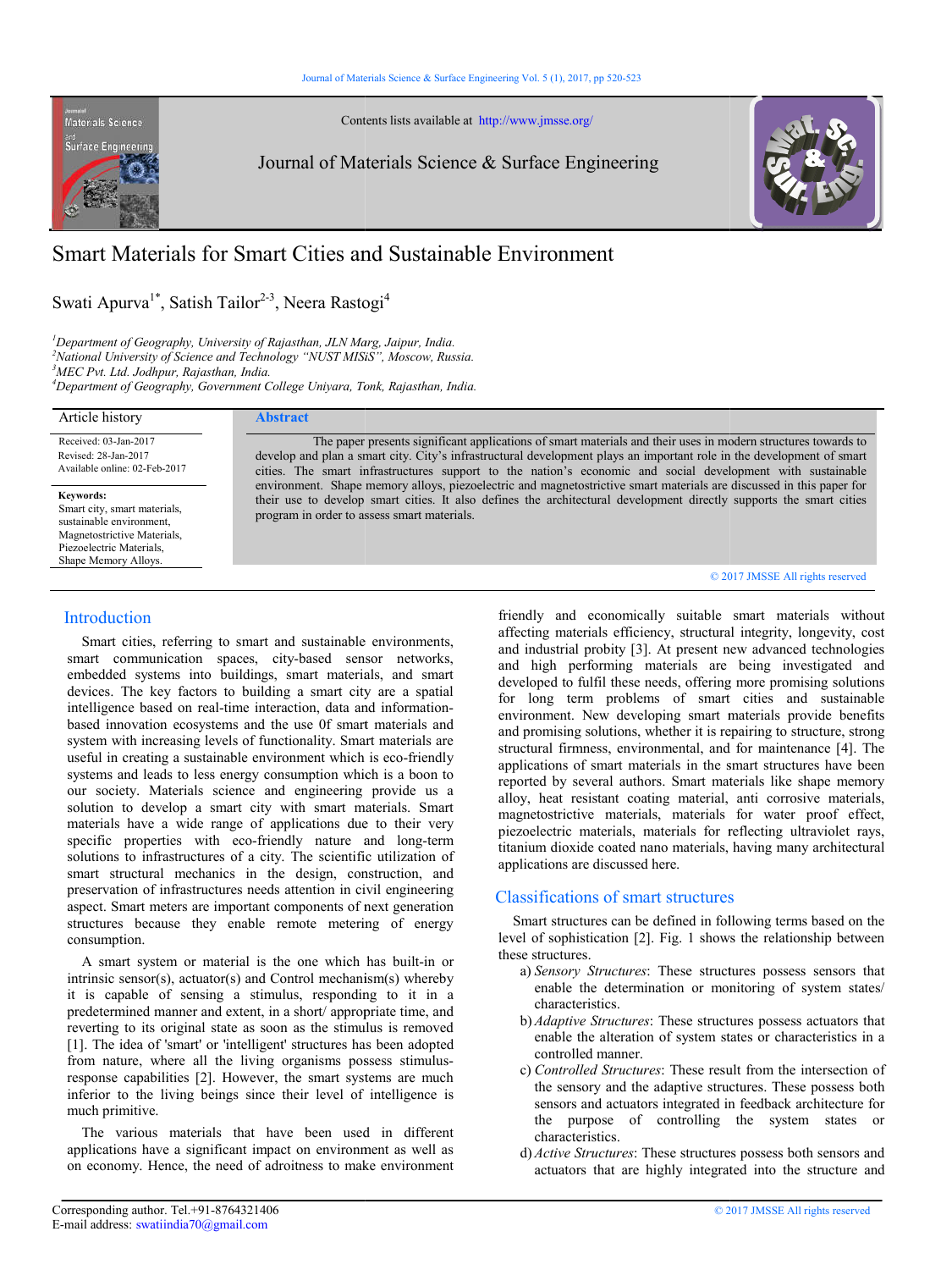exhibit structural functionality in addition to control functionality.

e) *Intelligent Structures*: These structures are basically active structures possessing highly integrated control logic and electronics that provides the cognitive element of distributed or hierarchic control architecture.



**Figure 1**: Classification of smart structures (A) Sensory structures; (B) Adaptive structures; (C) Controlled structures; (D) Active structures; (E) Intelligent structures [2].

# Smart Materials

 "Smart materials" can be defined as materials that can detect and respond immediately to any change in electricity, magnetic waves or heat [5]. In other words, smart materials are able to observe and react to any kind of changes happened in the environment. Smart materials are not only smart in chemical composition but also smart in adjusting with the structural changes [5]. Moreover, they are able to conserve the states of material under consideration [6]. The stimuli could be pressure, temperature, electric and magnetic fields, chemicals or nuclear radiant and the associated physical properties of structural changes could be shape, stiffness, viscosity or damping.

 The advantages of using smart materials are cost effective, high strength, toughness, increased durability, having high resistance to chemical corrosion, wear and abrasion, tough against natural disasters, manufacturing and installation procedures are easy [3]. Optical fibres, piezoelectric polymers and ceramics, electrorheological (ER) fluids, magnetostrictive materials and shape memory alloys (SMAs) are some of the smart materials. Fig. 2 shows the 'response' associated 'stimulus' and of common smart materials. Because of their special ability to respond stimuli, they have found numerous applications especially in the field of sensors and actuators. A broad literature on smart materials is reported by Gandhi et al. [7].





## Classifications of smart materials and their uses

#### *Active and passive smart materials*

 There are two types of Smart materials, active and passive. Fairweather [8] has reported and defined active smart materials as "smart materials, having the characteristics to modify their shape or material properties under the applied electric, thermal or magnetic fields, thereby gaining an inherent capacity to transduce energy". Piezoelectric materials, SMAs, ER fluids and magnetostrictive materials are active smart materials. Being active, they can be used as force transducers and actuators.

Passive smart materials; "smart materials, which are not having the inherent capability to transduce energy". Fibre optic material is a well-known example of a passive smart material. This type of smart materials can act as sensors but not as actuators or transducers.

## **Optical fibres**

 Optical Fibres have been recognized as the most advanced smart material that use in polarization, phase, intensity or frequency to determine strain, temperature electrical/magnetic fields, pressure, displacement, chemical composition and other measurable parameters. They are known to be excellent sensors [9]. These are made of silica and glass. The basic principal of is that utilize its fibre properties to provide optoelectronic signals, which are indicative of the external parameters to be measured.

#### **Piezoelectric materials**

 The word 'piezo' is comes from a Greek word meaning pressure. The phenomenon of piezoelectricity was discovered in 1880 by Pierre and Paul-Jacques Curie [10]. It occurs in non-centro symmetric crystals, such as quartz (SiO2), Lithium Niobate  $(LiNbO<sub>3</sub>)$ , PZT  $[Pb(Zr1-xTix)O<sub>3</sub>]$  and PLZT  $[(Pb1-xLax)(Zr]$  $yTiy)O<sub>3</sub>$ , in which electric dipoles (and hence surface charges) are generated when the crystals are loaded with mechanical deformations. These when directed to an electric charge or a fluctuation in voltage, piezoelectric material will go through some mechanical change and vice versa. This phenomenon is called the direct and converse effects.

 Piezoelectric ceramic (PZT) patches are made up of materials that generate a surface charge in response to an applied mechanical stress. Conversely, they undergo a material deformation in response to an applied electric field. This unique capability enables the material to be used both as a sensor and as an actuator. Smart system applications of these materials range from developing a skin like sensor (with high temperature and pressure sensing capabilities) to robotic applications.

#### *Applications of Piezoelectric Materials in Smart Structures*

- Active Vibration Control: Distinct piezoelectric patches help to regulate the vibration associated with thin plates in smart structures.
- Active Sound Control: It was used to eradicate or eliminate the different types of sounds produced. The significance of active sound control in the work place is of utmost importance as because hearing loss can occur from long term exposure to workplace sound.
- Active Control for Shape: Used as reflectors and antennas that maintains accurate dimension for best possible results. It's of primary importance in 3D structures comprising light weight material and is allowed to thermal distortion.
- Active Health Maintenance: Structural panel consisting of a series of actuators and sensors actively regulate the structural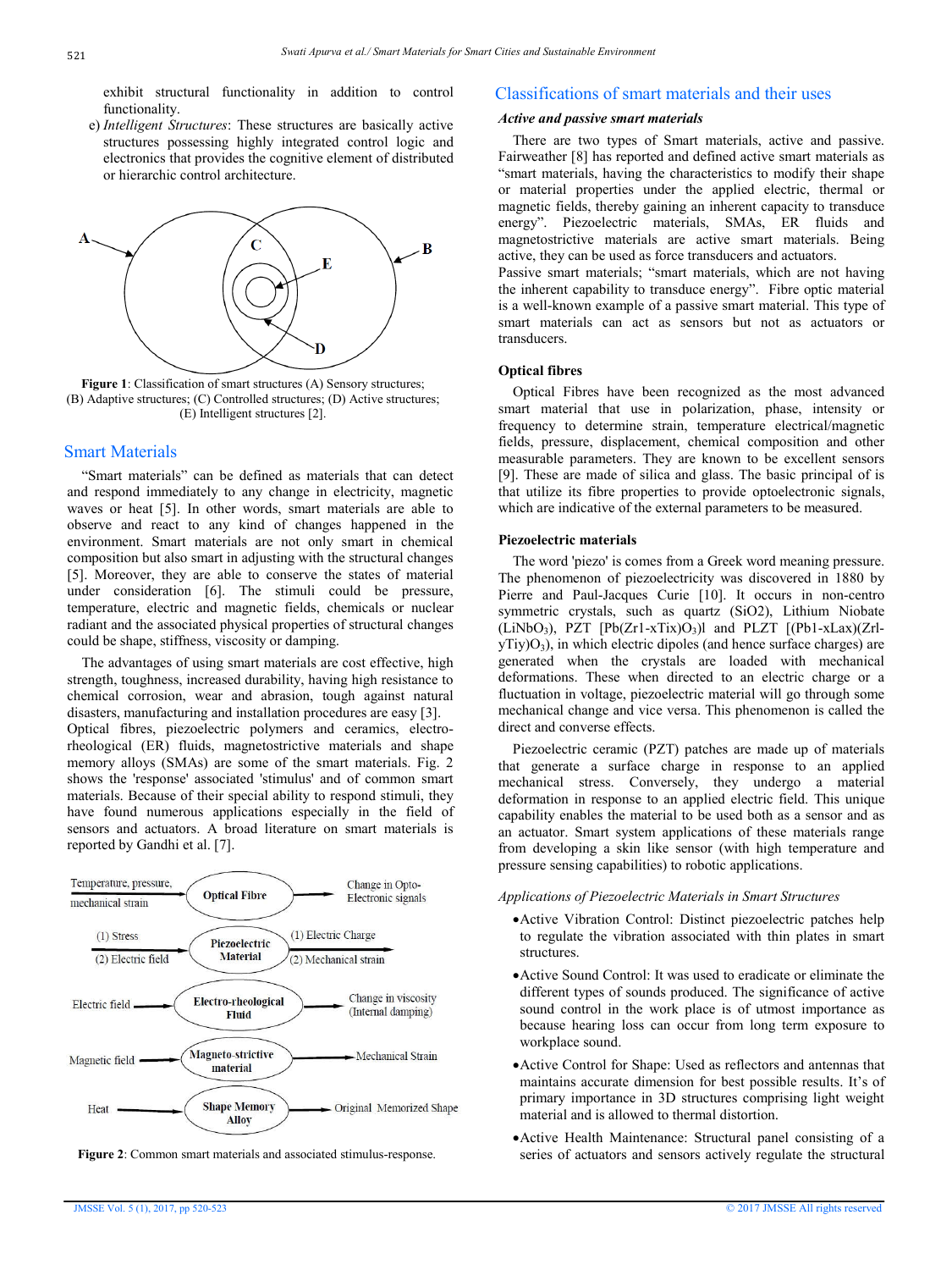integrity and identify defects earlier, hence providing information on structural defects and its life span.

#### **Electro-Rheological (ER) fluids**

 Electro-Rheological (ER) fluids are typically the suspensions of micron-sized particles in suitable hydrophobic carrier liquids. These types of liquids have ability to undergo an abrupt and reversible change in viscosity when subjected to electrostatic potentials. Vibration control using ER fluids has been reported using hollow graphite epoxy cantilever beams filled with various ER fluids [7]. By applying voltage across the beam, internal damping could be increased and vibrations could be suppressed.

#### **Magnetostrictive materials**

 Magnetostriction is a characteristic property of ferromagnetic materials which possess them to alter their shape, dimensions in the process of magnetization. The magnetostrictive materials can change magnetic energy to kinetic energy and vice versa, can be used to build actuators and sensors. If the magnetic field is given in the direction of an applied stress, the resultant magnetostriction will be larger than that without pre-stress. Iron, nickel, and cobalt were the first three magnetostrictive materials. Legvold and Clark discovered giant magnetostriction in the rare earth materials Dysprosium and Terbium. Later alloys called Terfenol-D comprises of Terbium, Dysprosium and Fe which shows the best option between a greater magnetostriction and a lower magnetic field, at normal room temperature. A definite magnetostriction of 1000-2000 ppm is achieved with fields of 50 kA/m-200 kA/m. Terfenol-D is most available material for use in many fields. Lead Zicronate Titanate (PZT) is a piezoceramic material that has low cost, light weight, high energy density, and easy to implement [11].

#### **Shape Memory Alloys (SMAs)**

 Shape Memory Alloys (SMAs) are types of alloys which recovers their normal shape and that when deform comes back to its original state. The material is of less weight, solid state option to habitual actuators such as hydraulic, pneumatic, motor based systems5. SAMs are used in couplings, actuators and smart materials.

 Couplings are known for its effective use of SMAs. Applications as actuators in various fields like in electrical components, automobile, robotics etc are performed. Thermal conductivity of SMA is better, leading to excellent response on application of heat. SMAs which are used as an actuator mentioned above act both as actuators and sensors. Thus, SMAs are called smart or intelligent materials [12].

 These shape memory alloys which are commonly available are Cu-Al-Ni and Ni-Ti alloys. Besides the SMAs can be made by alloying zinc, copper, gold, iron etc. SMAs exists in various forms having three different crystal structures such as twinned martensite, detwinned martensite and austenite. These are characterized by recovery of usually large strains. In response to temperature the phase transformation between the martensite and austenite phases can be induced to mechanical stress. They are typically made by casting, induction melting.

 The large recovery force associated with the return to the memorized shape has been exploited to create distributed SMA actuators, which are also used as shape controllers. The SMAs find application in the fields of robotics, active shape control of large antenna reflector surfaces, active vibration control of large flexible structures and also heat engines. For example, shape memory materials could be used in food packaging that automatically opens on heating for people with arthritis [13].

#### *High Temperature Shape Memory Alloy*

 The Zr-based quasibinary intermetallics are considered as more advanced, as they have high temperature upto 1100 K, related to a seemly higher temperature shape memory phenomenon. To carry out an evaluation of high temperature shape memory alloy behaviour with their associated characteristics as in Ni–Ti–Zr, Ni– Ti–Hf and Zr–Cu-base quasibinary intermetallics, as these are the most promising advantage among all of the less expensive HTSMA [14].

## **Energy Saving Coating Technology (ESCT)**

 $TiO<sub>2</sub>$  based white pigmented powders are used in industries due to low cost, low toxicity, high chemical stability and availability. These materials are used to produce surface with photo-catalytic, antibacterial, self-cleaning nature based on its photoinduced hydrophilicity/hydrophobicity and decomposed photo reactions. It helps to increase the light absorption capacity due to the surface/ volume relation of nano grains. This is very advantageous because even a small amount of water would be sufficient to form a water thin film on the buildings as well as decreases the supply of electricity by traditional air conditioning [6].

## **Zero Energy Building (ZEB)**

 Zero Energy Buildings (ZEBs) are mentioned as buildings which are having zero carbon emissions on yearly basis. In practice this is achieved by decreasing the energy requirement of the infrastructure by exploiting RES by appropriate technologies to fulfill energy requirements. Thus, definitions vary due to discrepancies in the absolute level of energy consumption in a low energy building, and also to differences of the minimum requirements as stated in the national building regulations [15].

 The most dominant terms for defining a ZEB are: Use of zero site energy, Use of zero source energy, Total zero energy discharges, Total cost, Off-grid, Energy plus [16].

 ZEB is a type of building that consumes a total zero energy from non-renewable sources. The ZEB buildings are very much energy effective and can rely on renewable energy generated on site.

#### *ZEB as Integral Part of Smart Cities*

 The methodology of the analysis intends to demonstrate the potential of ZEBs in contributing to the development of smart cities. Primarily, the provisions of a ZEB that will be considered as an integral part of a future smart city will be identified and presented in Figure 14. Following are the identification of the elements of ZEBs that can significantly contribute to the development of smart energy cities, this paper will attempt to quantify this contribution. The concepts formulating the analysis include: Environmental design and building practices, Renewable Energy Sources (RES), Labeling of technical building systems, Intelligent Energy Management [17].

# Future development directions

 The following development directions could be considered in the field of smart materials and structures.

- Smart Materials which can recover the generation of cracks by automatically producing compressive stresses around them.
- Smart Materials, which can observe the type loading (static or shock) and able to react and generate a large force against shock stresses.
- Smart Materials having self-repairing capabilities, which can recover damages in due course of time.